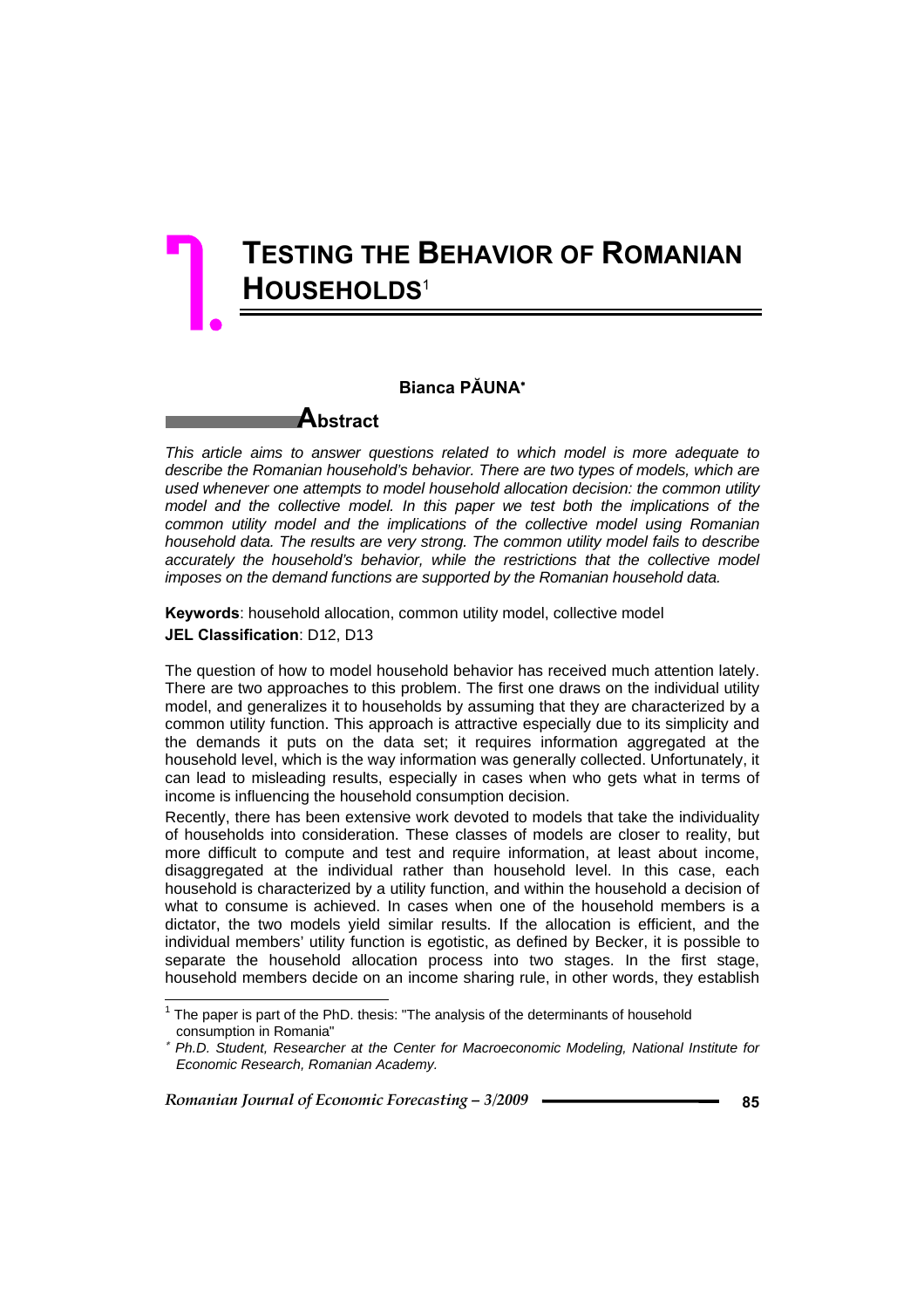a method of dividing the household total income among themselves. In the second stage, each household member decides how to allocate his/her income share to different consumption goods, such as to observe the budget constraint determined in the first stage. For a more detailed discussion of the two types of models see Browning *et al*. (1993).

In this article, we verify which type of model is empirically supported by the Romanian household data by testing first whether the implications of the common utility model are supported by data or not. Second, we test whether the restrictions that the collective model imposes on the demand functions are valid or not in the context of Romanian couples of pensioners. The test used here is a modified version of the test derived by Browning *et al*. (1993).

### **Models of household behavior**

The common utility model is an extension of the utility concept to households as a whole. The household is characterized by a utility function *U(C, L1, L2)*, which depends on total family consumption *C*, and on the leisure time of each family member. The household maximizes the above utility function under the budget constraint defined by individual earnings together with the household's non-labor income. The solutions to the maximization problem have the following form:

$$
C = C(p, Z, Y, )
$$
 (1)

$$
L_i = L_i(p, Z, Y_i) \text{ for } i = 1, 2. \tag{2}
$$

where: *p* is a vector of prices including wage rates, *Z* is a vector of demographic variables and *Y* is the total income.

The most important criticism of the common utility model arises from the functional form of the utility function, which depends only on the aggregate consumption, and not on how the consumption is divided across the household members. If all goods were public goods<sup>2</sup>, the intra-household consumption allocation would not matter in welfare terms. However, there are a limited number of goods that can be considered public goods (heating, electricity, education, etc.). The insensitivity of the utility with respect to individual consumption means that the repartition of the total consumption between household members does not matter. The utility level is the same if consumption is split evenly between the two members, or if one member's consumption is *C* and the other one's is zero.

In the collective model each household member is characterized by a utility function. Depending on the functional form of the utility function, members can have the same preferences<sup>3</sup>, "caring" preferences<sup>4</sup>, or "egotistic" preferences<sup>5</sup>. The functional form of the demand functions are now of the following form:

$$
C_i = C_i(p, Y, Z, y_m, y_f) \text{ for } i = 1, 2. \tag{3}
$$

 *2 Public goods (at the household level) are goods that can be enjoyed by more persons at the same time. Examples of public goods are heating, electricity, etc. 3*

<sup>&</sup>lt;sup>3</sup> The functional form of the utility function in the situation of the same preference case is the *following:*  $U^i$  = F(C, L<sup>1</sup>, L<sup>2</sup>

following: U<sup>i</sup> = F(C, L<sup>1</sup>, L<sup>2</sup>). This case corresponds to the common utility model.<br><sup>4</sup> The functional form for the "caring" preferences is the following: U<sup>i</sup> = F<sup>i</sup>(v<sup>1</sup>(l<sup>1</sup>,C<sup>1</sup>), v<sup>2</sup>(l<sup>2</sup>,C<sup>2</sup>)).

The functional form of the "egotistic" preferences is the following  $U^i = v^i(I^i, C^i)$ .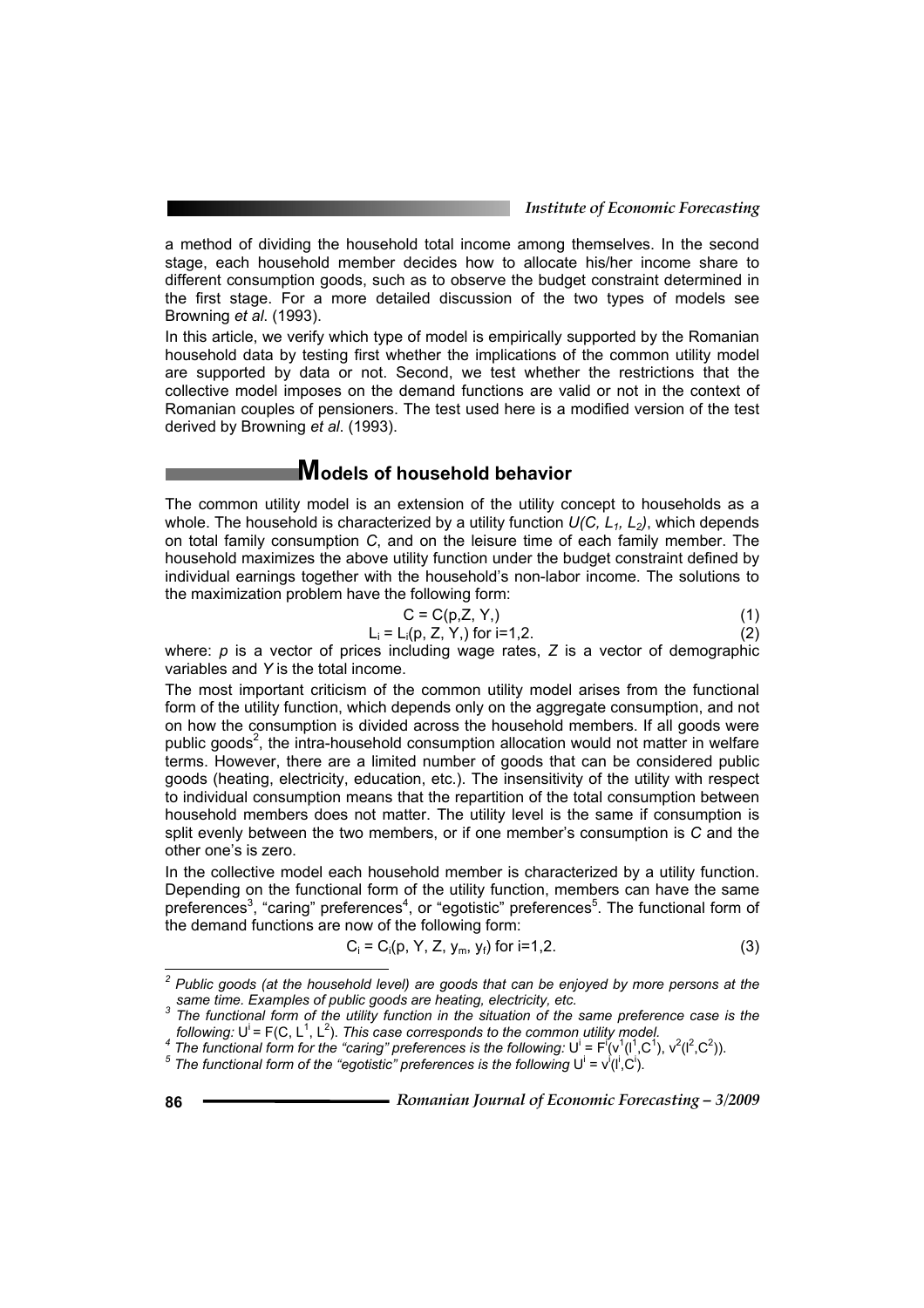#### Listen in the control of the United States  $= L_i(p, Y, Z, y_m, y_f)$  for  $i=1,2$ . (4)

where:  $y_m$ ,  $y_f$  are the male and the female individual income, respectively.

One important property of the collective model is that if allocations are efficient and the utility function is "egotistic", then the allocation process can be viewed as a twostage process. In the first stage total household income is divided across household members, according to an income sharing rule, and in the second stage each individual is deciding his/her consumption bundle, by maximizing his/her utility function subject to the budget constraint derived in the first stage.

The differences between equation (1) versus (3) and (2) versus (4) rest with the determining variables. In comparison to expression (1) and (2), in the equation (3) and (4) there also are individual income variables. This difference in the functional form of the demand equations in the two cases is the basis for the common utility model test known in the literature under the name of "income pooling test". This test consists in checking whether the coefficients of the individual income are simultaneously equal to zero in the individual demand equations. The failure to reject the equality to zero of individual income can be interpreted as a rejection of the common utility model. Unfortunately, the rejection is not enough in the sense that it gives no clue regarding an alternative model that is appropriate in case the common utility model fails to describe household behavior.

### **The test of the collective model**

In order to test the collective model, one needs to derive the implications that it has over the demand functions. In the literature, the most common test used whenever data on prices are not available, as is the case for cross-section data, is the one derived in Browning *et al*. (1993). However, during the derivation of the test, the authors have used a somewhat unreasonable assumption. We will show that this assumption is not necessary to obtain testable restriction of the collective model.

The derivation follows up to some point the steps from the Browning *et al*. paper. We consider household aggregate consumption as the summation of male and female consumption:

$$
C_i (y_m, y_f, Y) = F_{im}[Y_m(y_m, y_f, Y)] + F_{if}[Y_f(y_m, y_f, Y)]
$$
\n(5)

where:  $F_{im} F_{if}$  is the male and the female consumption, respectively, of good *i*,  $Y_m Y_f$  is the male and the female share, respectively, of total household income, derived in the first stage of the allocation process,  $y_m$ ,  $y_f$ , is the male and the female individual income, respectively, and *Y* is the household total income.

In the absence of saving, the following identity holds:

 $Y = y_m + y_f + y_0 = Y_m + Y_f = \mu(z) \cdot Y + [1 - \mu(z)] \cdot Y$ 

where:  $y_0$  is the non-labor income of the household, which is income from rents, interest rate from deposits, dividends, etc, and  $\mu(z)$  is the income sharing rule.

We differentiate the above equation with respect to *ym*:

$$
\frac{\partial C_i}{\partial y_m} = \frac{\partial F_{im}}{\partial Y_m} \frac{\partial Y_m}{\partial y_m} + \frac{\partial F_{if}}{\partial Y_f} \left( \frac{\partial Y_f}{\partial y_m} \right) = F'_{im} \frac{\partial Y_m}{\partial y_m} + F'_{if} \frac{\partial (Y - Y_m)}{\partial y_m}
$$
(6)

*Romanian Journal of Economic Forecasting – 3/2009 and <b>12009 a 87*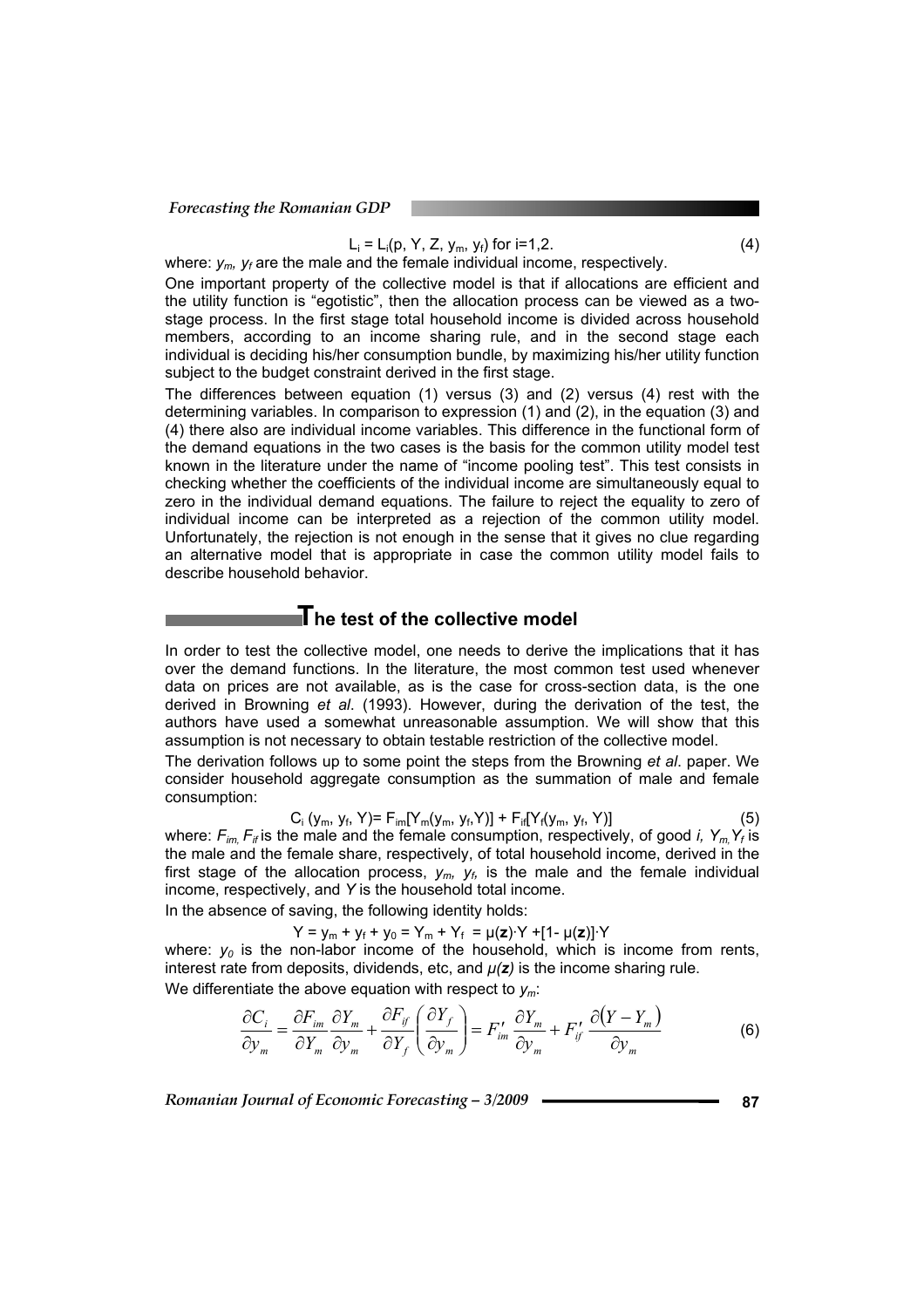### *Institute of Economic Forecasting*

Here is where the difference between the Browning test and the current test lays. In the Browning article, the authors have computed the derivative of consumption with respect to the individual income considering that total household income is constant. Under this assumption, *∂Y/∂ym* is equal to zero, so the first part of the second derivative vanishes. In order that the above be true, either the female individual income, or non-labor income must accommodate to the change, so that the total income remains constant. We considered this assumption not very realistic, so we dropped it, and showed how, even in this situation, a test for the collective model can be derived.

Since 
$$
\frac{\partial Y}{\partial y_m} = \frac{\partial (y_m + y_f + y_0)}{\partial y_m} = 1
$$
, equation (6) can be rewritten as:  
\n
$$
\frac{\partial C_i}{\partial y_m} = (F'_{im} - F'_{if}) \frac{\partial Y_m}{\partial y_m} + F'_{if}
$$
\n(7)

A similar equation can be derived for the consumption derivative with respect to the female individual income:

$$
\frac{\partial C_i}{\partial y_f} = \left( F'_{im} - F'_{if} \right) \frac{\partial Y_m}{\partial y_f} + F'_{if}
$$
\n(8)

In addition, we compute the consumption derivative with respect to the total income:

$$
\frac{\partial C_i}{\partial Y} = \frac{\partial F_{im}}{\partial Y_m} \frac{\partial Y_m}{\partial Y} + \frac{\partial F_{if}}{\partial Y_f} \frac{\partial Y_f}{\partial Y} = F'_{im} \frac{\partial Y_m}{\partial Y} + F'_{if} \frac{\partial (Y - Y_m)}{\partial Y}
$$

$$
\frac{\partial C_i}{\partial Y} = (F'_{im} - F'_{if}) \frac{\partial Y_m}{\partial Y} + F'_{if}
$$
(9)

Subtracting from both equation (7) and equation (8) the expression (9) we obtain:

$$
\frac{\partial C_i}{\partial y_m} - \frac{\partial C_i}{\partial Y} = (F'_{im} - F'_{ij}) \left( \frac{\partial Y_m}{\partial y_m} - \frac{\partial Y_m}{\partial Y} \right)
$$
(10)

$$
\frac{\partial C_i}{\partial y_f} - \frac{\partial C_i}{\partial Y} = (F'_{im} - F'_{if}) \left( \frac{\partial Y_m}{\partial y_f} - \frac{\partial Y_m}{\partial Y} \right)
$$
(11)

If we take the ratio of (10) divided by (11) we end up with the following expression:

$$
\frac{\partial C_i}{\partial y_m} - \frac{\partial C_i}{\partial Y} = \frac{(F'_{im} - F'_{ij})}{(F'_{im} - F'_{ij})} \left( \frac{\partial Y_m}{\partial y_m} - \frac{\partial Y_m}{\partial Y} \right) = \frac{\left( \frac{\partial Y_m}{\partial y_m} - \frac{\partial Y_m}{\partial Y} \right)}{\left( \frac{\partial Y_m}{\partial y_f} - \frac{\partial Y_m}{\partial Y} \right)} = \frac{\left( \frac{\partial Y_m}{\partial y_m} - \frac{\partial Y_m}{\partial Y} \right)}{\left( \frac{\partial Y_m}{\partial y_f} - \frac{\partial Y_m}{\partial Y} \right)}
$$
(12)

Looking at expression (12), one may be notice that while the left hand side of the equation is a function of the *i* good, the right hand side is not. Therefore, if we compute the same ratio of the difference of derivatives for all goods we obtain the

**88** *Romanian Journal of Economic Forecasting – 3/2009*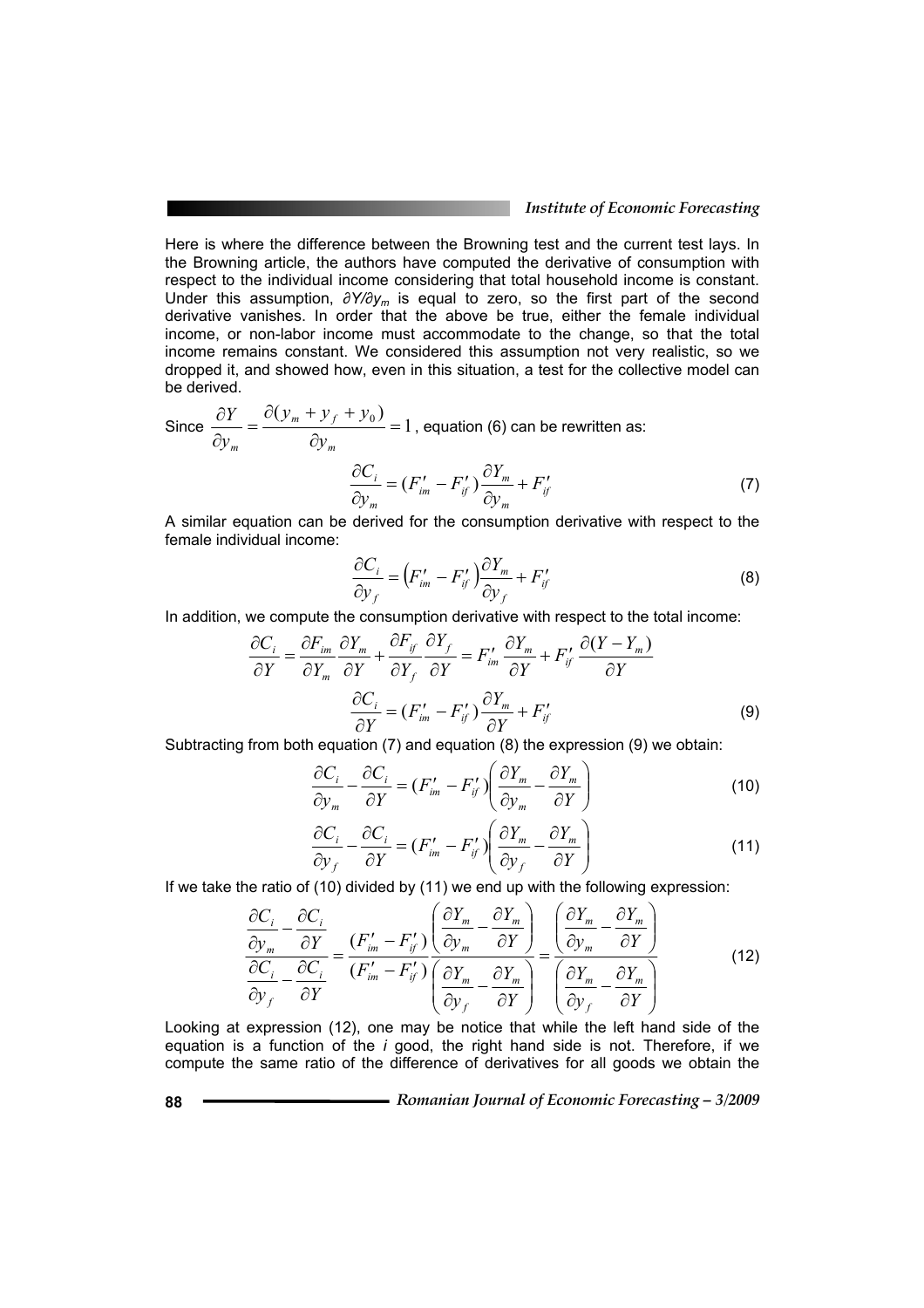same quantity. This is the basis of the test for the collective model, which consists in checking whether the ratio of the difference of derivatives is equal across goods. If the null hypothesis can not be rejected, it is interpreted as proof that the collective model is good at describing household behavior.

### **Checking the behavior of Romanian households**

The previous section introduced some simple tests for both models of household behavior. In this section we present the estimation of the demand system, the variables used for determining the allocation process, and some interesting results.

The data used for testing household behavior came from the 2003 Household expenditure survey. The data contains information on all types of expenditure and income, together with information regarding individual characteristics of all household members, including human capital information.

We will estimate simultaneously seven demand equations: demand for food, demand for non-food, demand for services, demand for utilities, demand for telecommunications, demand for transport, demand for adult goods. Although, the name of the group is self-explanatory, some groups need a little clarification. The food group contains food and beverages consumed at home, with the exception of spirits and tobacco which made up the adult goods group. Foods consumed in restaurants are included in the service group. The transport group contains all transport-related expenses, public transport, train/plane fair as well as all types of expenditure related to buying and owning a car. The estimation is performed on couples of pensioners in order to avoid the necessity to model the labor market decision, which is simultaneous to the consumption decision, and to limit the heterogeneity of the data. For the same reason, we have used the instrumental variable estimation for the total income variable, because it is influenced by previous labor market decision.

The variables used for explaining the demand equations are the income variables. We have introduced total income variable as well as individual incomes, which in our case are pensions. In a second estimation, we have used a functional form for the demand equations that is quadratic in income, which means that there are some quadratic income variables as well.

Since demands are determined by individual preferences which are not directly measurable, we have used some individual characteristics variables as proxies for preferences. We have introduced variables for both partners' age. We have constructed age group categories, since we consider that persons which are at different stages in their lives might have different preferences. Another variable used is both persons' education, in order to see whether persons with higher education have different preferences in comparison to persons with a lower level of education. We have introduced the number of children as well, since children are likely to have important impact on the demand equations. In order to capture the influence of tradition and customs, we have included regional variables and a variable for the rural households. The month of the interview is included as well in order to capture differences in consumption due to the seasonality of goods.

*Romanian Journal of Economic Forecasting – 3/2009* **89**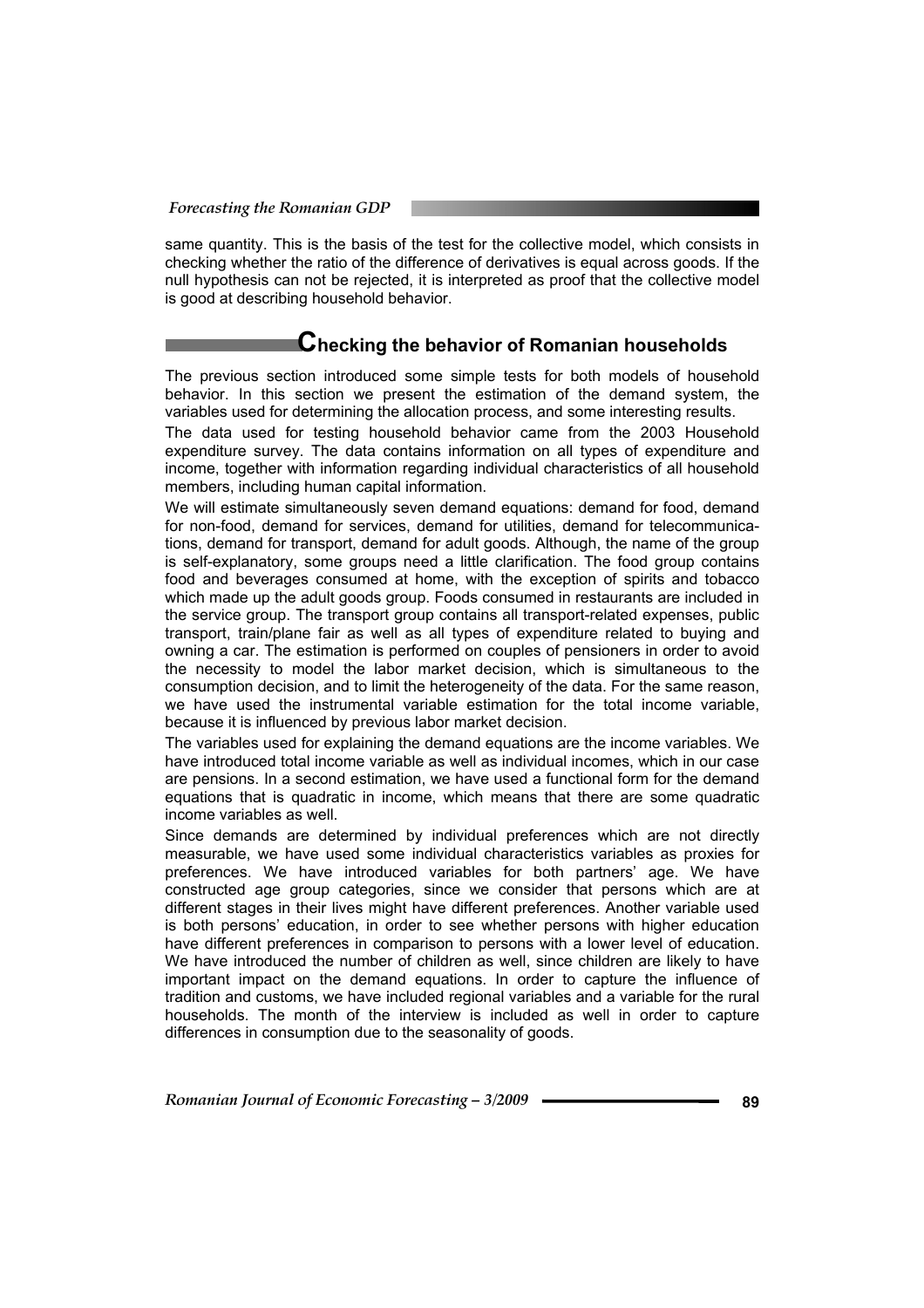Another set of variables is introduced to capture the difference in patterns of consumption due to the difference in the accommodation conditions or the ownership of durables that households enjoy. Here we included dummies to account for accessibility to services, the existence of a fixed line phone, mobile phone, etc., the dimension of the living quarters, as well as the ownership of a car, computer, etc.

In the end, we introduced variables to capture some specific situations, like selfemployment, self-employment in agriculture, presence of a loan, etc. Traditionally selfemployed persons tend to report own expenditure as business expenditure, therefore tend to underreport some types of expenditure like transport, telecommunication, utilities, etc. Self-employed in agriculture are producing a large share of the household food, so they are likely to show smaller than normal food expenditures.

We have considered two functional forms for the demand equations, a linear one in incomes and a quadratic one in income:

 $C_i = a_i + b_i Y + c_i y_m + d_i y_f + e Z + u_i$ 

 $C_i = a_i + b_i Y + (c_i/2)Y^2 + d_i y_m + (e_i/2)y_m^2 + f_i y_f + (g_i/2) y_f^2 + h_i y_m y_f + j_i Z + v_i$  (14) The outcome of the regression for linear functional form is presented in Table **1**. There are no important differences between the outcomes in the case of linear functional form in comparison to the quadratic form. Next, we present some interesting information regarding the determinants of the demand functions:

- The age of the household head is important, especially for the services, transport and adult goods equation. Older household heads reduce services expenditure as well as adult goods expenditure. The spouse age increases service demands, but decreases adult goods demand. It appears that older household members have conflicting preference in terms of services and same preferences in terms of adult goods.
- The number of children influences especially the food expenditure. Each child increases it by more than 50 RON. Part of the increase in food comes at the expense of lower services expenditure in households with children.
- The education of the household head influences services, transport, adult goods. Higher education is associated with higher services expenditure, and lower transport and adult goods expenditure. The spouse education level influences services, adult goods and utilities expenditure. Services expenditure decreases with the education level of the wife, but both adult goods and utilities expenditure increases by as much as 100 RON for adult goods and 144 RON for utility expenditure. Again, we can notice the conflicting preferences of spouses in terms of service and adult good expenditure. It is interesting to compare the coefficients of spouses with higher education, the female university graduate coefficient is higher than the male's (at all levels of education), suggesting that the educated females tend to have a stronger influence in the household consumption decision.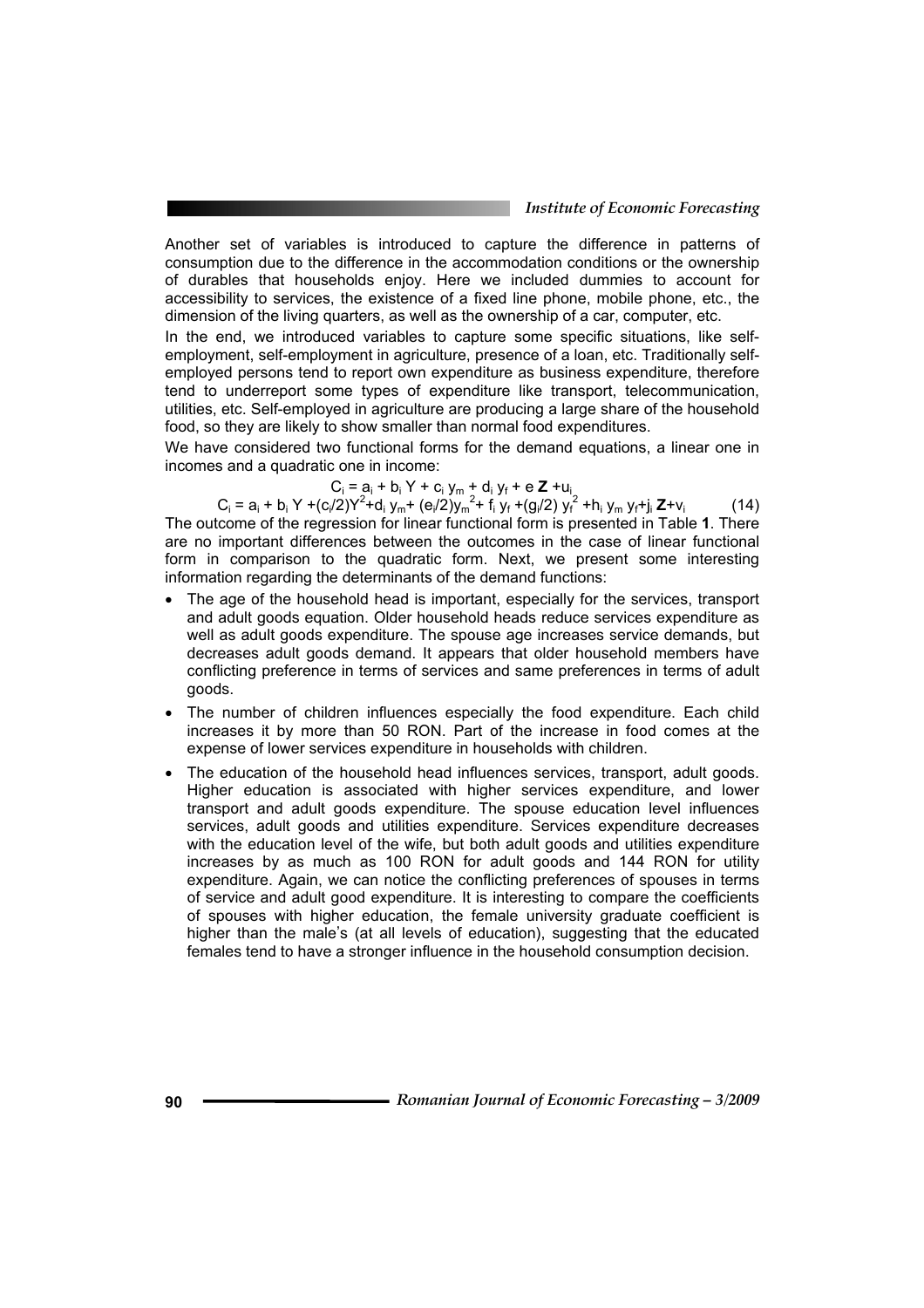#### **Table 1**

## **The determinants of household expenditure**

|                                                                          | Food<br>expenditure |  | Non-food<br>expenditure |       | <b>Services</b><br>expenditure                                            |              | <b>Transport</b><br>expenditure |       | <b>Adult goods</b><br>expenditure expenditure |       | <b>Utilities</b> |       | Telecomm.<br><b>Expenditure</b> |       |
|--------------------------------------------------------------------------|---------------------|--|-------------------------|-------|---------------------------------------------------------------------------|--------------|---------------------------------|-------|-----------------------------------------------|-------|------------------|-------|---------------------------------|-------|
|                                                                          |                     |  |                         |       | The age of the household head (the omitted category is age between 55-60) |              |                                 |       |                                               |       |                  |       |                                 |       |
| Age between 61-64                                                        | $-4.89$             |  | 4.62                    |       | $-10.68$                                                                  |              | 0.73                            |       | $-4.61$                                       |       | 3.64             |       | $-0.46$                         |       |
| Age above 65                                                             | $-6.72$             |  | 7.82                    |       | $-14.62$                                                                  | $***$        | 7.37                            | $***$ | $-5.00$                                       | ***   | 4.00             |       | $-0.60$                         |       |
| The age of the spouse (the omitted category is age between 55-60)        |                     |  |                         |       |                                                                           |              |                                 |       |                                               |       |                  |       |                                 |       |
| Age between 61-64                                                        | 1.82                |  | $-0.33$                 |       | 5.27                                                                      |              | $-2.69$                         |       | $-2.72$                                       | $***$ | 1.92             |       | 0.86                            |       |
| Age above 65                                                             | 4.13                |  | 10.90                   |       | 13.85                                                                     | $***$        | $-2.57$                         |       | $-10.65$                                      |       | $-1.95$          |       | 1.23                            |       |
| Number of children                                                       |                     |  |                         |       |                                                                           |              |                                 |       |                                               |       |                  |       |                                 |       |
| child                                                                    | 56.75               |  | $-13.52$                | $***$ | $-18.42$                                                                  |              | $-3.06$                         |       | 15.60                                         |       | 10.41            |       | $-2.23$                         | $***$ |
| 2 children                                                               | 55.06               |  | 30.60                   | $***$ | $-30.24$                                                                  | $\star\star$ | 28.12                           |       | 4.80                                          |       | $-7.60$          |       | 0.29                            |       |
| Education level of the household head (omitted category is no education) |                     |  |                         |       |                                                                           |              |                                 |       |                                               |       |                  |       |                                 |       |
| - primary school $(1 – 4)$                                               | $-21.19$            |  | 14.23                   |       | 14.66                                                                     |              | $-12.21$                        |       | $-8.53$                                       | $***$ | $-6.08$          |       | $-1.94$                         |       |
| - secondary school $(5-8)$                                               | $-30.42$            |  | 21.16                   |       | 47.65                                                                     |              | $-27.67$                        |       | $-21.14$                                      |       | $-15.14$         |       | $-3.91$                         |       |
| - apprentice school                                                      | $-26.41$            |  | 28.88                   |       | 68.64                                                                     |              | $-40.41$                        | $***$ | $-29.59$                                      | ***   | $-22.50$         |       | $-5.41$                         |       |
| high school                                                              | $-24.67$            |  | 36.22                   |       | 105.61                                                                    | $***$        | $-54.47$                        | $***$ | $-34.69$                                      | ***   | $-25.67$         |       | $-8.80$                         |       |
| - foreman qualification                                                  | $-34.00$            |  | 53.15                   |       | 122.79                                                                    | ***          | $-73.37$                        | $***$ | $-44.72$                                      | $***$ | $-28.40$         |       | $-9.59$                         |       |
| - short-term university                                                  | $-43.38$            |  | 65.49                   |       | 152.06                                                                    |              | $-92.16$                        | ***   | $-65.02$                                      | ***   | $-28.14$         |       | $-13.34$                        |       |
| - long-term university                                                   | $-40.37$            |  | 63.21                   |       | 184.15                                                                    |              | $-107.54$                       |       | $-66.16$                                      |       | $-32.12$         |       | $-12.34$                        |       |
| Education level of the spouse (omitted category is no education)         |                     |  |                         |       |                                                                           |              |                                 |       |                                               |       |                  |       |                                 |       |
| - primary school $(1 – 4)$                                               | $-4.60$             |  | $-25.15$                |       | $-36.02$                                                                  |              | 5.48                            |       | 13.41                                         |       | 16.04            | $***$ | $-0.07$                         |       |
| - secondary school $(5-8)$                                               | $-19.59$            |  | $-55.94$                |       | $-79.23$                                                                  | $\star$      | 13.06                           |       | 30.98                                         |       | 39.04            | ***   | $-1.59$                         |       |
| - apprentice school                                                      | $-40.80$            |  | $-77.54$                |       | $-104.45$                                                                 |              | 16.45                           |       | 42.16                                         |       | 56.37            | ***   | $-2.62$                         |       |
| high school                                                              | $-41.95$            |  | $-96.07$                |       | $-140.06$                                                                 |              | 20.87                           |       | 53.73                                         |       | 80.11            | ***   | $-1.16$                         |       |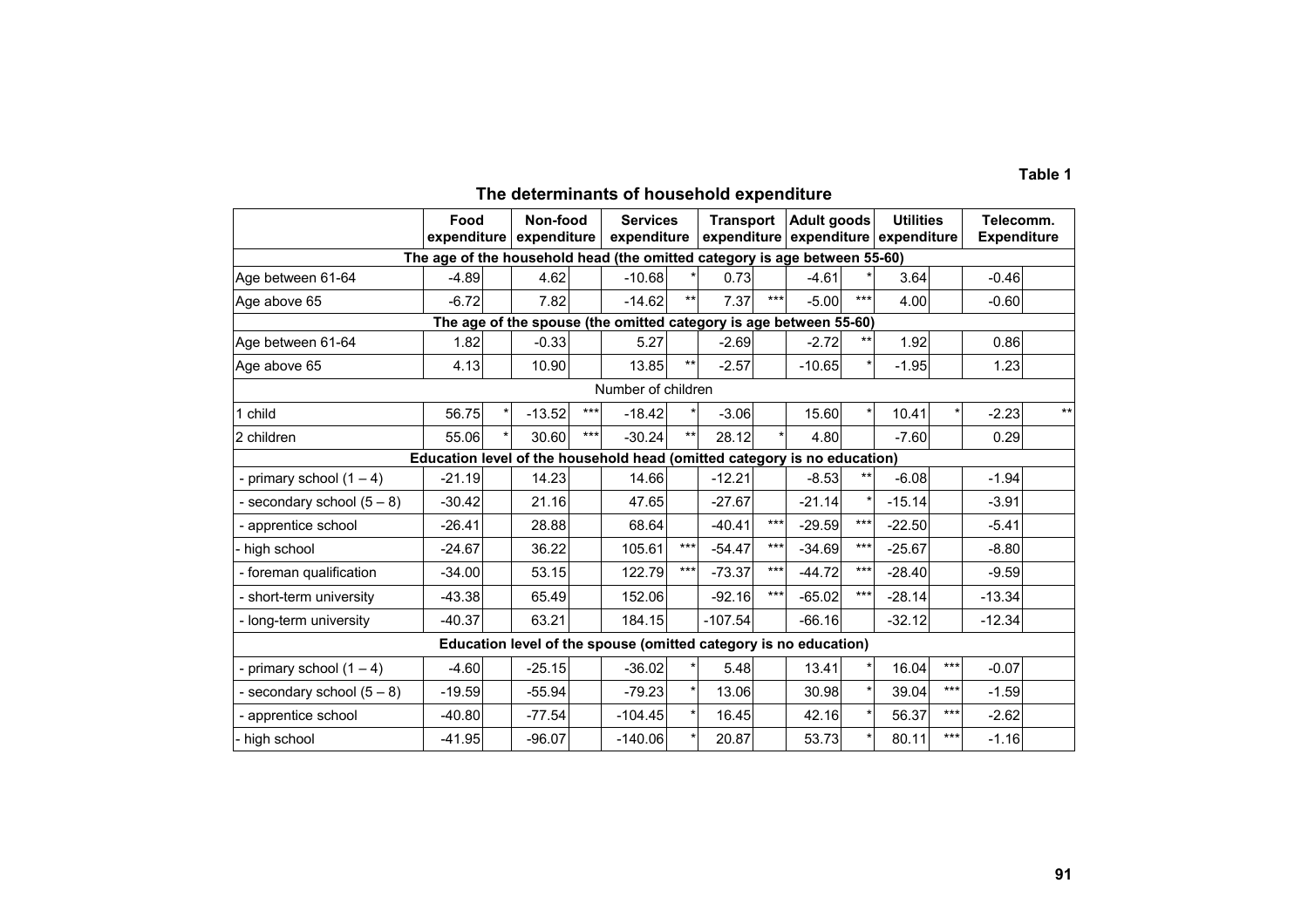|                                               | Food<br>expenditure                       |            | Non-food<br>expenditure |         | <b>Services</b><br>expenditure    |       | <b>Transport</b><br>expenditure |     | <b>Adult goods</b> |                 | <b>Utilities</b><br>expenditure expenditure |       | Telecomm.<br><b>Expenditure</b> |         |
|-----------------------------------------------|-------------------------------------------|------------|-------------------------|---------|-----------------------------------|-------|---------------------------------|-----|--------------------|-----------------|---------------------------------------------|-------|---------------------------------|---------|
| - foreman qualification                       | $-62.80$                                  |            | $-121.52$               |         | $-162.64$                         | $***$ | 24.06                           |     | 67.19              |                 | 90.14                                       | ***   | 2.72                            |         |
| - short-term university                       | $-86.16$                                  |            | $-169.02$               |         | $-233.97$                         |       | 19.76                           |     | 96.88              |                 | 104.78                                      |       | $-1.92$                         |         |
| - long-term university                        | $-100.67$                                 |            | $-218.55$               |         | $-258.72$                         | $***$ | 35.80                           |     | 106.56             |                 | 144.20                                      | $***$ | $-1.73$                         |         |
| Total income                                  | 0.07                                      |            | 0.11                    |         | 0.12                              |       | 0.02                            |     | 0.02               |                 | 0.03                                        |       | 0.01                            | $\star$ |
| The pension of the household<br>head          | 0.27                                      |            | $-0.32$                 |         | $-1.01$                           | ***   | 0.51                            |     | 0.37               | $***$           | 0.27                                        |       | 0.06                            |         |
| The pension of the spouse                     | 0.52                                      |            | 0.97                    |         | 1.11                              | $***$ | $-0.16$                         |     | $-0.53$            | $\star$         | $-0.65$                                     |       | 0.03                            |         |
|                                               | Occupational status of the household head |            |                         |         |                                   |       |                                 |     |                    |                 |                                             |       |                                 |         |
| - pensioner                                   | 1.86                                      |            | $-9.21$                 |         | 5.09                              |       | $-13.85$                        | *** | $-9.31$            | $***$           | $-15.98$                                    |       | $-4.01$                         | $***$   |
| - dependent                                   | $-18.70$                                  |            | 11.93                   |         | $-26.45$                          |       | 20.43                           |     | 2.57               |                 | $-5.93$                                     |       | 0.27                            |         |
|                                               |                                           |            |                         |         | Occupational status of the spouse |       |                                 |     |                    |                 |                                             |       |                                 |         |
| - self-employed in agriculture                | $-115.93$                                 |            | $-233.86$               |         | $-203.27$                         |       | 47.82                           |     | 99.92              | $***$           | 139.22                                      |       | $-1.44$                         |         |
| - member of an agricultural<br>coop.          | $-1.88$                                   |            | $-357.66$               |         | 176.55                            |       | 47.42                           |     | 119.23             | $***$           | 158.06                                      |       | $-5.94$                         |         |
| - income support dependent                    | $-106.76$                                 |            | $-207.15$               |         | $-181.40$                         |       | 49.37                           |     | 100.67             | $^{\star\star}$ | 106.42                                      |       | $-1.11$                         |         |
| - pensioner                                   | $-123.42$                                 |            | $-259.92$               |         | $-237.26$                         | $***$ | 53.72                           |     | 119.87             | $\star$         | 163.94                                      |       | $-2.50$                         |         |
| - dependent                                   | $-78.47$                                  |            | $-5.33$                 |         | $-204.86$                         | ***   | 34.78                           |     | 103.67             | $\star$         | 128.13                                      |       | $-2.11$                         |         |
| Self-employed                                 | 21.81                                     |            | $-15.94$                |         | $-23.46$                          | ***   | 1.81                            |     | 13.95              | $\star$         | 1.70                                        |       | $-0.16$                         |         |
| Self-employed in agriculture                  | $-31.74$                                  | $\star$    | $-0.48$                 |         | $-15.80$                          |       | $-0.66$                         |     | $-1.96$            | $***$           | $-3.11$                                     | $***$ | $-1.95$                         | $\star$ |
| Contracted a credit in the<br>reference month | 0.04                                      | $^{\star}$ | 0.09                    |         | 0.04                              |       | 0.02                            |     | 0.01               |                 | 0.01                                        |       | 0.00                            |         |
| Interest payments                             | $-0.06$                                   | $\star$    | $-0.12$                 | $\star$ | $-0.05$                           |       | $-0.03$                         |     | 0.00               |                 | $-0.02$                                     |       | 0.00                            | $***$   |
| Cash at the beginning of the<br>month         | 0.08                                      |            | 0.13                    |         | 0.04                              |       | 0.03                            |     | 0.01               |                 | 0.02                                        |       | 0.00                            | $\star$ |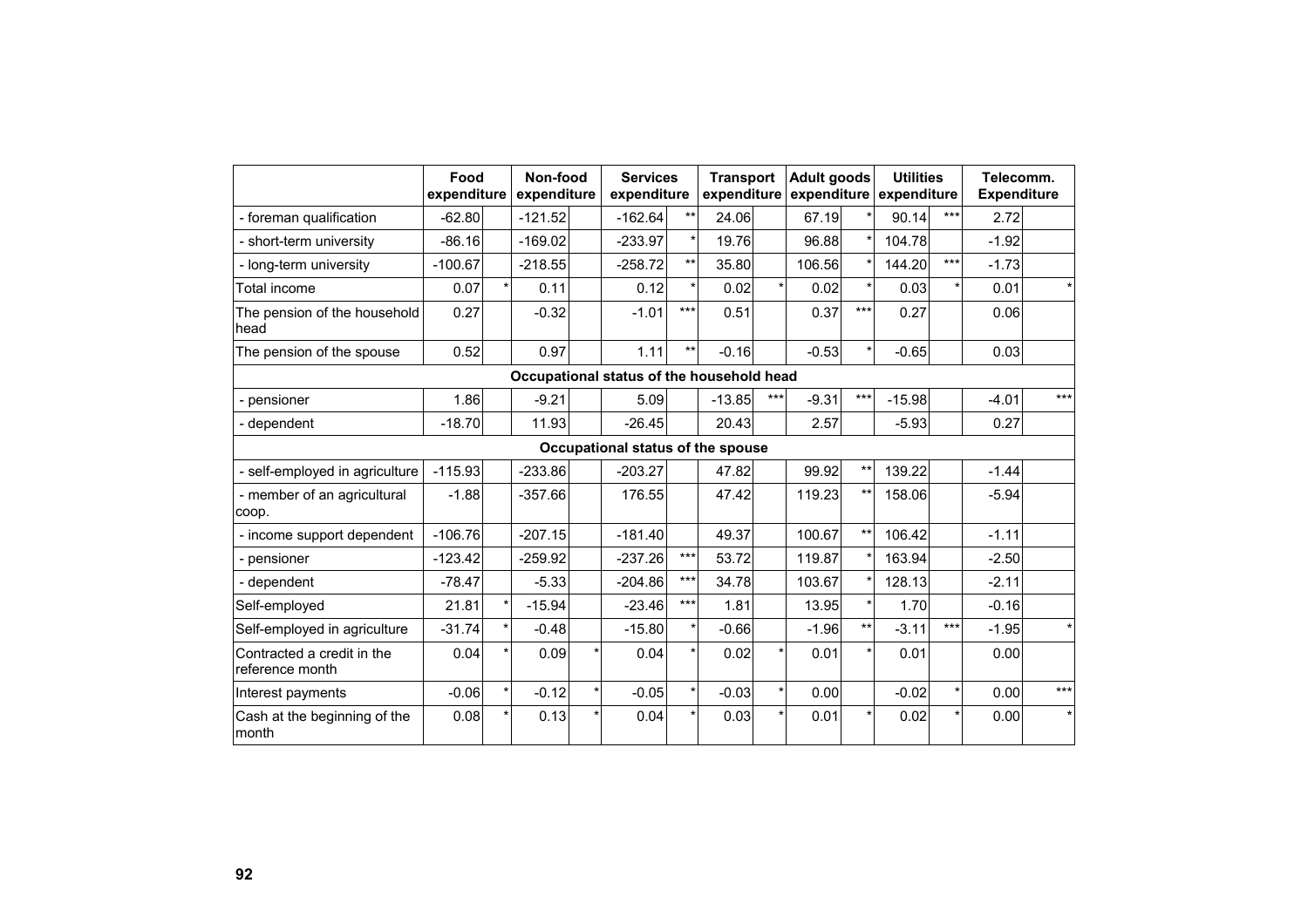|                                                       | Non-food<br>Food<br>expenditure<br>expenditure                           |         |          | <b>Services</b><br>expenditure |         | <b>Transport</b><br>expenditure |           | Adult goods |           | <b>Utilities</b><br>expenditure expenditure |          | Telecomm.<br><b>Expenditure</b> |          |              |
|-------------------------------------------------------|--------------------------------------------------------------------------|---------|----------|--------------------------------|---------|---------------------------------|-----------|-------------|-----------|---------------------------------------------|----------|---------------------------------|----------|--------------|
| Acquisition of durables during<br>the reference month | 0.00                                                                     |         | 0.91     |                                | $-0.07$ |                                 | 0.02      |             | $-0.01$   |                                             | $-0.06$  |                                 | 0.01     | $***$        |
| PC ownership                                          | 14.22                                                                    |         | $-14.78$ |                                | $-7.79$ |                                 | 10.55     | ***         | $-14.27$  | $\star$                                     | 27.24    |                                 | 5.07     | $\star$      |
| Fixed line phone                                      | 4.44                                                                     | $***$   | 7.75     |                                | $-3.00$ |                                 | 3.62      |             | 0.88      |                                             | 6.92     |                                 | 22.35    | $\star$      |
| Mobile phone                                          | 16.12                                                                    | $\star$ | 26.55    |                                | $-5.68$ |                                 | 10.56     |             | 10.71     | $\star$                                     | $-7.96$  | $***$                           | 24.92    | $\star$      |
| Car ownership                                         | 7.70                                                                     |         | $-8.33$  |                                | $-4.68$ |                                 | 49.49     |             | 5.10      | *                                           | 4.10     | $***$                           | 1.58     | $\star$      |
|                                                       | The status of the accommodation (owner occupied is the omitted category) |         |          |                                |         |                                 |           |             |           |                                             |          |                                 |          |              |
| Rented from the state                                 | $-7.47$                                                                  |         | 35.52    |                                | 17.49   |                                 | 26.16     |             | 2.53      |                                             | $-8.20$  |                                 | $-2.40$  |              |
| Rented from owner                                     | $-21.60$                                                                 |         | 57.08    |                                | 5.60    |                                 | $-4.96$   |             | $-0.55$   |                                             | 4.45     |                                 | 2.12     |              |
| Does not pay rent                                     | 15.39                                                                    |         | 0.06     |                                | 2.74    |                                 | $-0.71$   |             | $-6.16$   |                                             | $-6.72$  |                                 | 0.32     |              |
| The surface of the living<br>quarters                 | $-0.03$                                                                  |         | 0.03     |                                | 0.07    |                                 | 0.08      |             | 0.01      |                                             | 0.07     | $***$                           | 0.02     | $\star$      |
| Inside toilet                                         | 60.30                                                                    |         | 0.14     |                                | 9.60    |                                 | 3.94      |             | 16.34     |                                             | 19.56    |                                 | 3.07     |              |
| Outside toilet                                        | 43.76                                                                    |         | 13.46    |                                | 11.92   |                                 | 8.19      |             | 12.13     |                                             | $-15.40$ |                                 | 1.15     |              |
| No toilet                                             | 35.80                                                                    |         | 13.77    |                                | 12.02   |                                 | 7.72      |             | 13.96     |                                             | $-21.07$ |                                 | 1.82     |              |
| Rural area                                            | $-5.98$                                                                  |         | 30.57    |                                | 13.03   |                                 | 20.15     |             | $-6.22$   |                                             | $-37.61$ |                                 | 4.75     | $\star\star$ |
| Constant                                              | 87.42                                                                    |         | 228.59   |                                | 276.67  | $***$                           | $-128.62$ |             | $-125.75$ | $***$                                       | $-82.57$ |                                 | $-10.85$ |              |

*Source: Household expenditure data and author's computations.*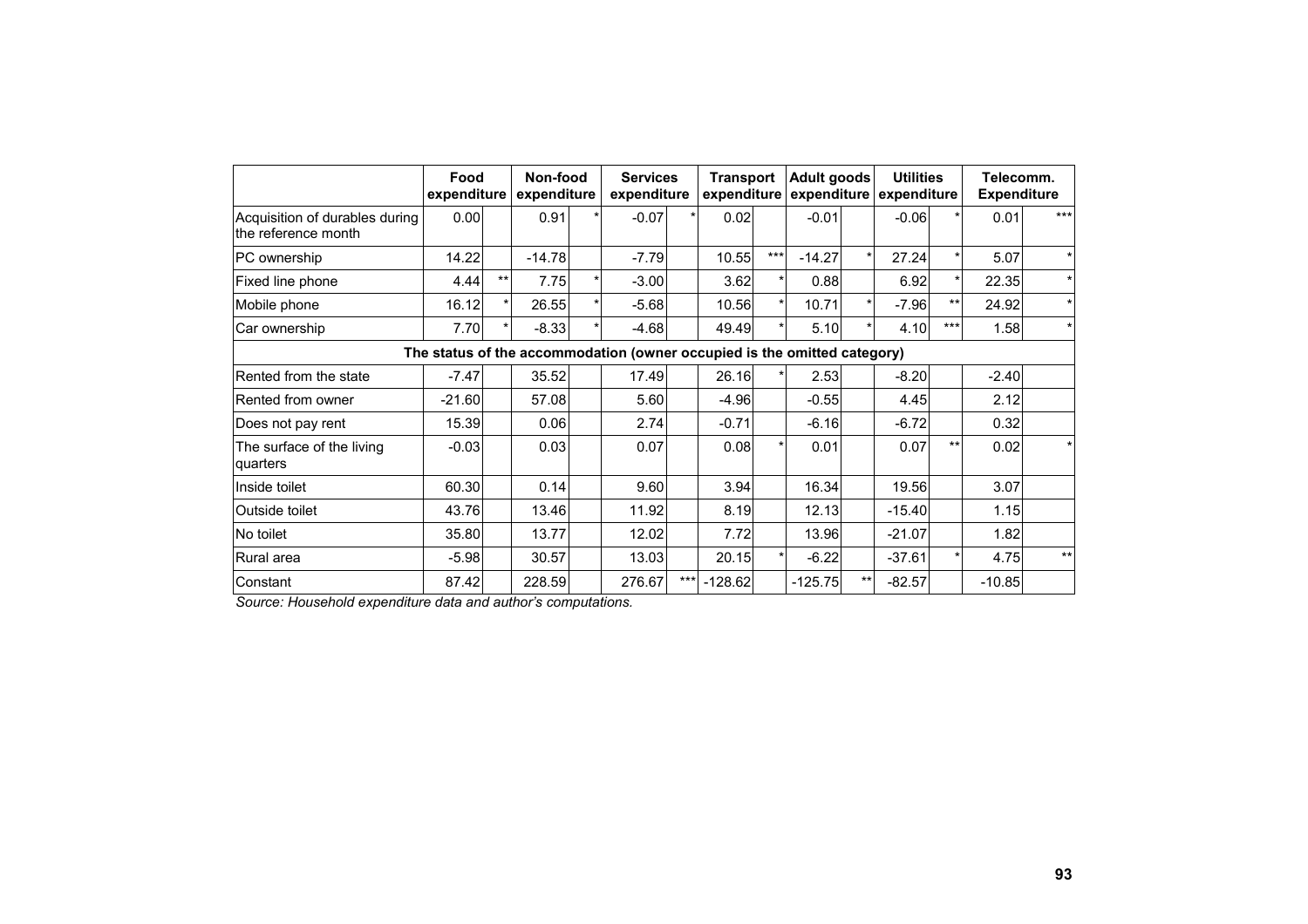- Having a self-employed person in the household helps in terms of reduced service expenditure and the increased adult goods expenditure. Thus, it seems that part of the service expenditure is deducted as part of own expenses by the self-employed.
- The self-employed in agriculture decreases the food expenditure by 30 RON. This does not mean that they consume less food, but rather that a large part is produced in the household. Since we have not imputed this production, the effect appears as decreased expenses on food.
- Households owning a personal computer have increased transport expenditure and utilities expenses, but reduced adult good expenses. It seems like having a computer is a substitute for tobacco and spirit consumption. The increased utility bill comes probably from the electricity consumption.
- The presence of a fixed line phone in the household is associated with larger food, non-food, transport, utilities and telecommunication expenditure. The increased telecommunications expenditure is not surprising, since this is where the phone bill enters, but it seems that only households that are spending more for given incomes are willing to enter into a fixed line contract. The same is true for the mobile phone, but the difference in expenses (for a given income) of households with mobile phone and the ones without it is even higher.
- Car ownership is associated with higher expenses on food, adult goods and utilities, and lower non-food expenses. The transport expenditure increases by 50 RON due to the ownership of a car.
- The ownership of the accommodation is not very significant in terms of expenditure. But, once you have a house rented from the state, you are not willing to move so easily, so your transport expenses are increased, probably due to higher commuting expenses.
- The surface of the living quarters increases utilities expenditure, telecommunications and transport expenditure. The increase in utilities is not surprising since lighting, heating are in general proportional to the occupied space. Higher transport expenses for higher houses are a little surprising, but one needs to recall the fact that due to the cost of the land, higher houses are in general at the outskirts of urban areas. Moreover, the absence of utilities like natural gas, sewage, might increase costs for achieving a higher standard of living.
- Living in the rural area increases transport and telecommunication expenditure but decreases utilities expenses. The increased transport has to do probably with higher distances, as well as the absence of public transport. Decreased utilities expenses have to do probably with the absence of basic services in rural areas, and not with the reduced demand for services.

### **Checking the income pooling hypothesis**

Our first goal is to test the income pooling hypothesis. As we have already explained, the presence of the individual incomes in the consumption equation cannot be explained by the common utility model. Therefore, if the coefficients of the individual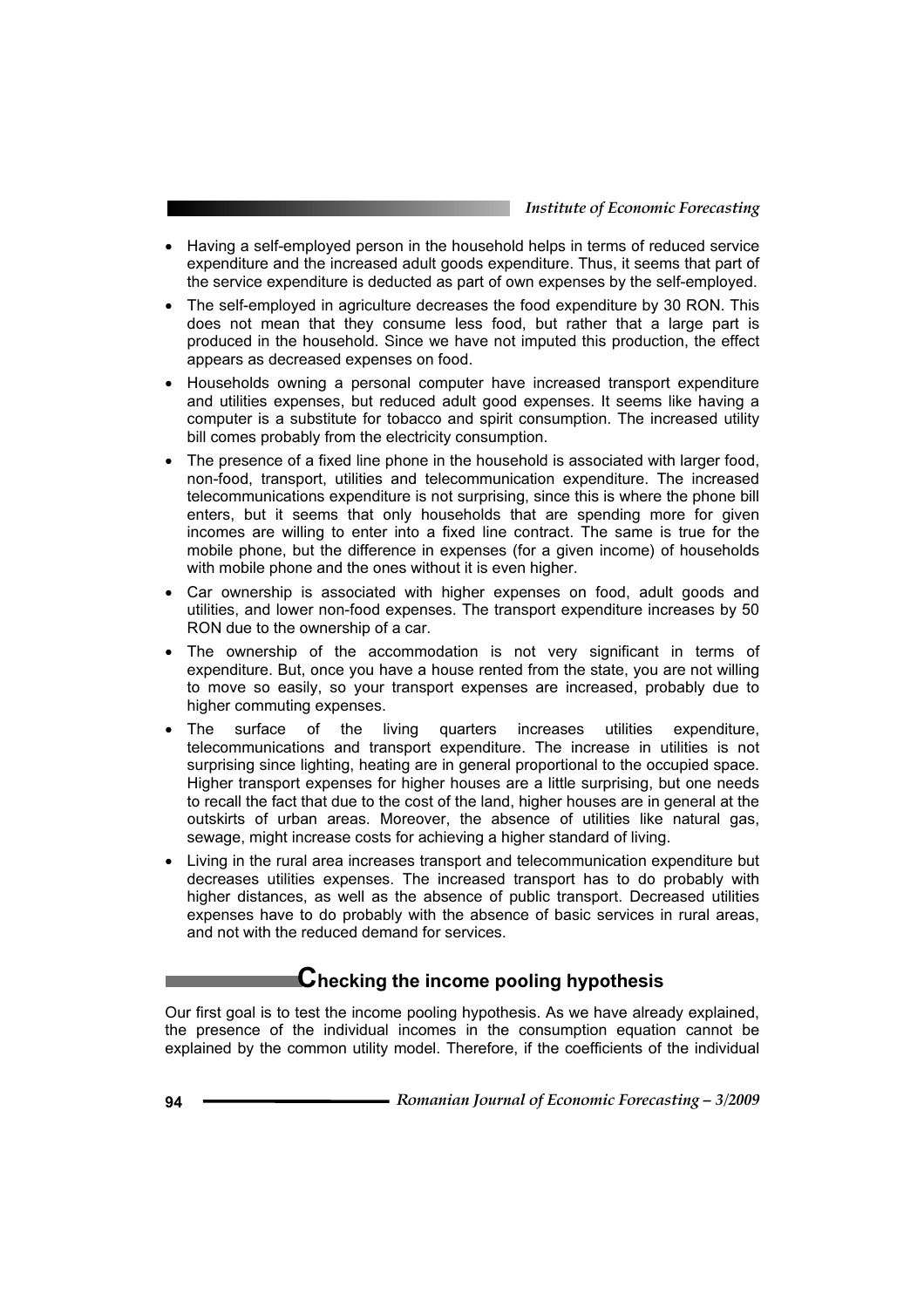*Forecasting the Romanian GDP* 

income are simultaneously different from zero in all seven demand equations we can interpret it as a proof that the data do not support the common utility model.

The rejection of the common utility model is achieved whenever in equation (13) *ci = di* = 0 for all *i*, or, in equation (14)  $c_i = d_i = e_i = f_i = g_i = h_i = 0$  for all *i*. We applied the test to the models we run in the previous section.

**Table 2** 

|  | Income pooling test |  |
|--|---------------------|--|
|--|---------------------|--|

| Linear functional forms: $C_i = a_i + b_i Y + c_i y_m + d_i y_f + e Z + u_i$                                    |      |  |  |  |  |  |  |
|-----------------------------------------------------------------------------------------------------------------|------|--|--|--|--|--|--|
| Income pooling test $c_i = d_i = 0$                                                                             |      |  |  |  |  |  |  |
| F(14,3908)                                                                                                      | 2.48 |  |  |  |  |  |  |
| Prob > F<br>0.0017                                                                                              |      |  |  |  |  |  |  |
| Quadratic functional forms:                                                                                     |      |  |  |  |  |  |  |
| $C_i = a_i + b_i Y + (c_i/2)Y^2 + d_i y_m + (e_i/2)y_m^2 + f_i y_f + (g_i/2) y_f^2 + h_i y_m y_f + i_k Z + v_i$ |      |  |  |  |  |  |  |
| Income pooling test ci = di = ei = fi = gi = hi = 0                                                             |      |  |  |  |  |  |  |
| F(35, 3908)<br>3.52                                                                                             |      |  |  |  |  |  |  |
| Prob > F<br>0                                                                                                   |      |  |  |  |  |  |  |
|                                                                                                                 |      |  |  |  |  |  |  |

*Source: Household expenditure survey and author's computations.* 

Table 2 presents the result of the income pooling test for the two functional forms. It is interesting to see that for both functional forms the income pooling hypothesis is rejected at 99% confidence intervals. The test is stronger for the quadratic functional form. The above results point towards the conclusion that the Romanian couples of pensioners do not behave according to ways which are compatible with the common utility model.

### **Checking the implications of the collective model**

In this section, we are implementing the test obtained in section 0 on both the linear form of demand equations and on the quadratic form of the demand equations. All that is needed is to compute the ratio of the differences in derivatives of the household demand functions.

For the linear demand functional form, equation (13), the derivatives are the following:

$$
\frac{\partial C_i}{\partial y_m} = c_i + b_i \tag{15}
$$

$$
\frac{\partial C_i}{\partial y_f} = d_i + b_i \tag{16}
$$

$$
\frac{\partial C_i}{\partial Y} = b_i \tag{17}
$$

Introducing (15), (16) and (17) into (12) we end up with the following expression:

*Romanian Journal of Economic Forecasting – 3/2009* **95**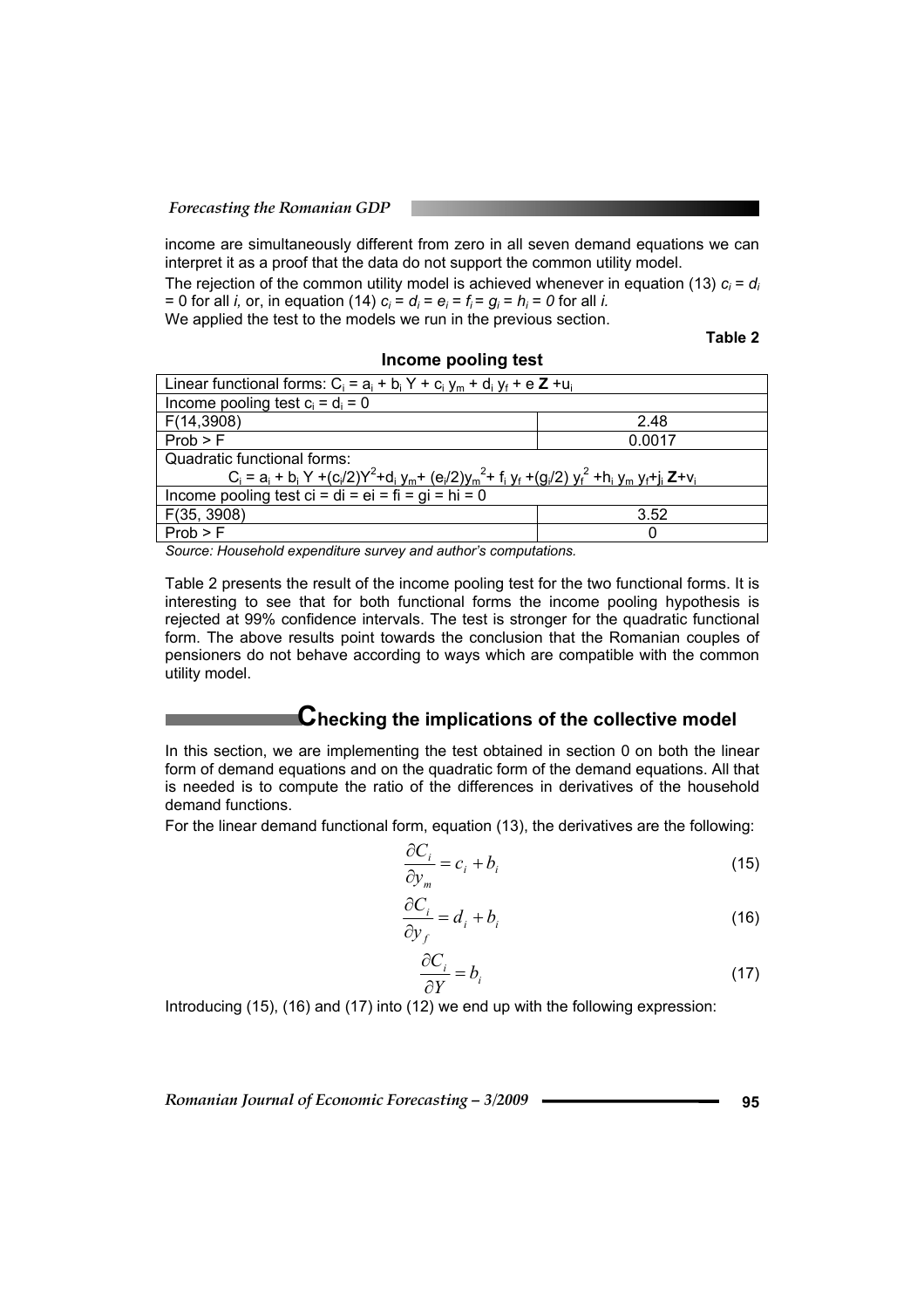*Institute of Economic Forecasting*

$$
\frac{\partial C_i}{\partial y_m} - \frac{\partial C_i}{\partial Y} = \frac{c_i + b_i - b_i}{d_i + b_i - b_i} = \frac{c_i}{d_i} = \frac{c_j}{d_j} = \frac{\frac{\partial C_j}{\partial y_m} - \frac{\partial C_j}{\partial Y}}{\frac{\partial C_j}{\partial y_f} - \frac{\partial C_j}{\partial Y}}
$$
(18)

Therefore, the test of the collective model in the case of linear functional form of the demand equations is a test of the equality of a ratio of two coefficients across all demand functions. The STATA software, which the author has used to estimate the demand equations, has a built-in test for the nonlinear restrictions, which simplifies a lot the implementation of the test.

In the case of functional forms of the demands which are quadratic in incomes, equation (15), the derivatives are as follows:

$$
\frac{\partial C_i}{\partial y_m} = d_i + e_i y_m + h_i y_f + b_i + c_i Y \tag{19}
$$

$$
\frac{\partial C_i}{\partial y_f} = f_i + g_i y_f + h_i y_m + b_i + c_i Y \tag{20}
$$

$$
\frac{\partial C_i}{\partial Y} = b_i + c_i Y \tag{21}
$$

Introducing (19), (20) and (21) into (12) we end up with the following expression:

$$
\frac{\partial C_i}{\partial y_m} - \frac{\partial C_i}{\partial Y} = \frac{d_i + e_i y_m + h_i y_f}{f_i + g_i y_f + h_i y_m} = \lambda
$$
\n(22)

Equation (22) can be rewritten as follows:

di sebagai pengeranan di sebagai pengeranan di sebagai pengeranan di sebagai pengeranan di sebagai pengeranan <br>Sebagai pengeranan di sebagai pengeranan di sebagai pengeranan di sebagai pengeranan di sebagai pengeranan di  $+ e_i y_m + h_i y_f = \lambda (f_i + g_i y_f + h_i y_m)$  (23)

Both sides of the (23) equation are functions of *ym* and *yf* . In order for the equality to hold, we need the coefficients of the individual income as well as the constant to be equal on both sides of the equality sign. From a mathematical point of view, this means:

$$
d_i = \lambda f_i
$$
;  $e_i y_m = \lambda h_i y_m$  and  $h_i y_f = \lambda g_i y_f$ 

The above three conditions can be written more compact as:

$$
\frac{d_i}{f_i} = \frac{e_i}{h_i} = \frac{h_i}{g_i} = \dots = \frac{d_j}{f_j} = \frac{e_j}{h_j} = \frac{h_j}{g_j}
$$
(24)

Therefore, it can be noticed that the restrictions of the collective model over the demand functions can be written as equality of ratios of coefficients across all demands, similar to the linear functional form of demands. But in this case for each demand function there are three restrictions, in comparison to one in the linear case.

**96** *Romanian Journal of Economic Forecasting – 3/2009*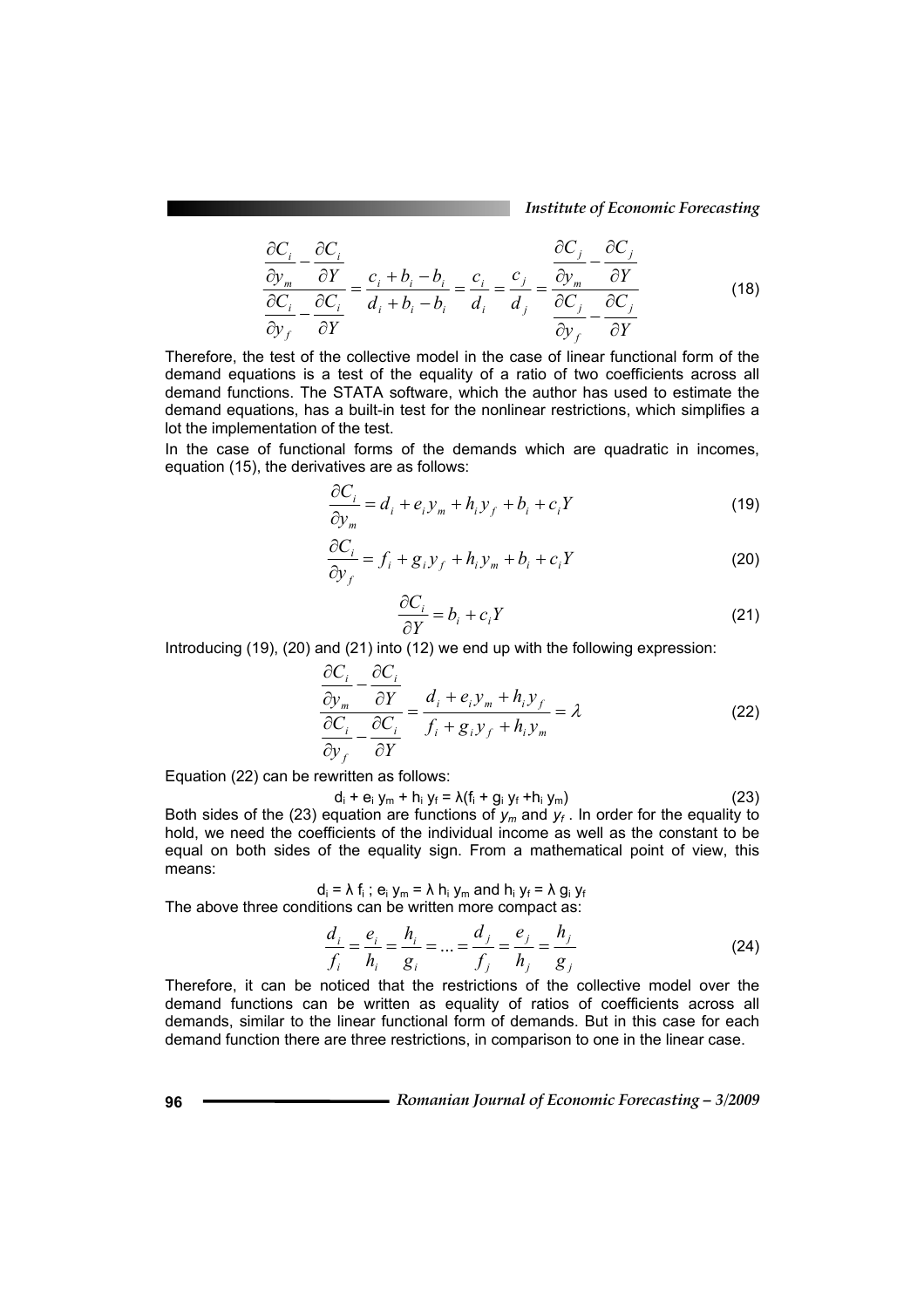**Table 3** 

| Linear functional forms: $C_i = a_i + b_i Y + c_i y_m + d_i y_f + e Z + u_i$                                    |        |  |  |  |  |  |  |
|-----------------------------------------------------------------------------------------------------------------|--------|--|--|--|--|--|--|
| Testing the implications of the collective model ci /di = $\ldots$ = cj /dj                                     |        |  |  |  |  |  |  |
| F(6,3908)                                                                                                       | 0.38   |  |  |  |  |  |  |
| Prob > F                                                                                                        | 0.8946 |  |  |  |  |  |  |
| Quadratic functional forms:                                                                                     |        |  |  |  |  |  |  |
| $C_i = a_i + b_i Y + (c_i/2)Y^2 + d_i y_m + (e_i/2)y_m^2 + f_i y_f + (g_i/2) y_f^2 + h_i y_m y_f + j_i Z + v_i$ |        |  |  |  |  |  |  |
| Testing the implications of the collective model di /fi = ei /hi = hi /gi = = dj /fj = ej                       |        |  |  |  |  |  |  |
| /hj = hj /gj                                                                                                    |        |  |  |  |  |  |  |
| F(20, 3908)                                                                                                     | 0.46   |  |  |  |  |  |  |
| Prob > F                                                                                                        | 0.98   |  |  |  |  |  |  |

**Testing the collective model** 

*Source:* Household expenditure survey and author's computations.

Table 3 presents the results of the tests of the collective model over the demand equations. The hypothesis that the restrictions of the collective model are holding could not be rejected for both functional forms. But what is more interesting is that in the case of quadratic functional form of demands, the implications are accepted at a 5% level of significance. These tests are conclusive and there is strong evidence suggesting that the Romanian couples of pensioners are behaving in ways which are compatible with the collective model.

### **Conclusions**

This paper aimed at answering questions related to the adequacy of the common utility model or the collective model in describing the Romanian household's consumption behavior. In order to do this, I have employed two tests, the income pooling test, and a modified Browning test, which was derived in order to correct an assumption that I deemed unnecessary and unrealistic.

The tests were applied to a database consisting of couples of pensioners obtained from the Household Expenditure Survey. I have limited the analysis to pensioners in order to avoid modeling the labor market decision which is simultaneous to the consumption decision. Both tests were applied to both linear and quadratic in income functional forms of the demand function.

The income pooling test was rejected at high level of significance, which proved that the common utility model is not supported by the Romanian household data. However, the implications of the collective model, written in the form of the equality of the ratio of some coefficients, were very well supported by theory. The hypothesis could not be rejected, and in the case of the quadratic functional form the equality of the ratio of the coefficients is accepted at 98% confidence interval. We conclude that there is strong evidence suggesting that the Romanian couples of pensioners are behaving in ways which are compatible with the collective model.

*Romanian Journal of Economic Forecasting – 3/2009* **97**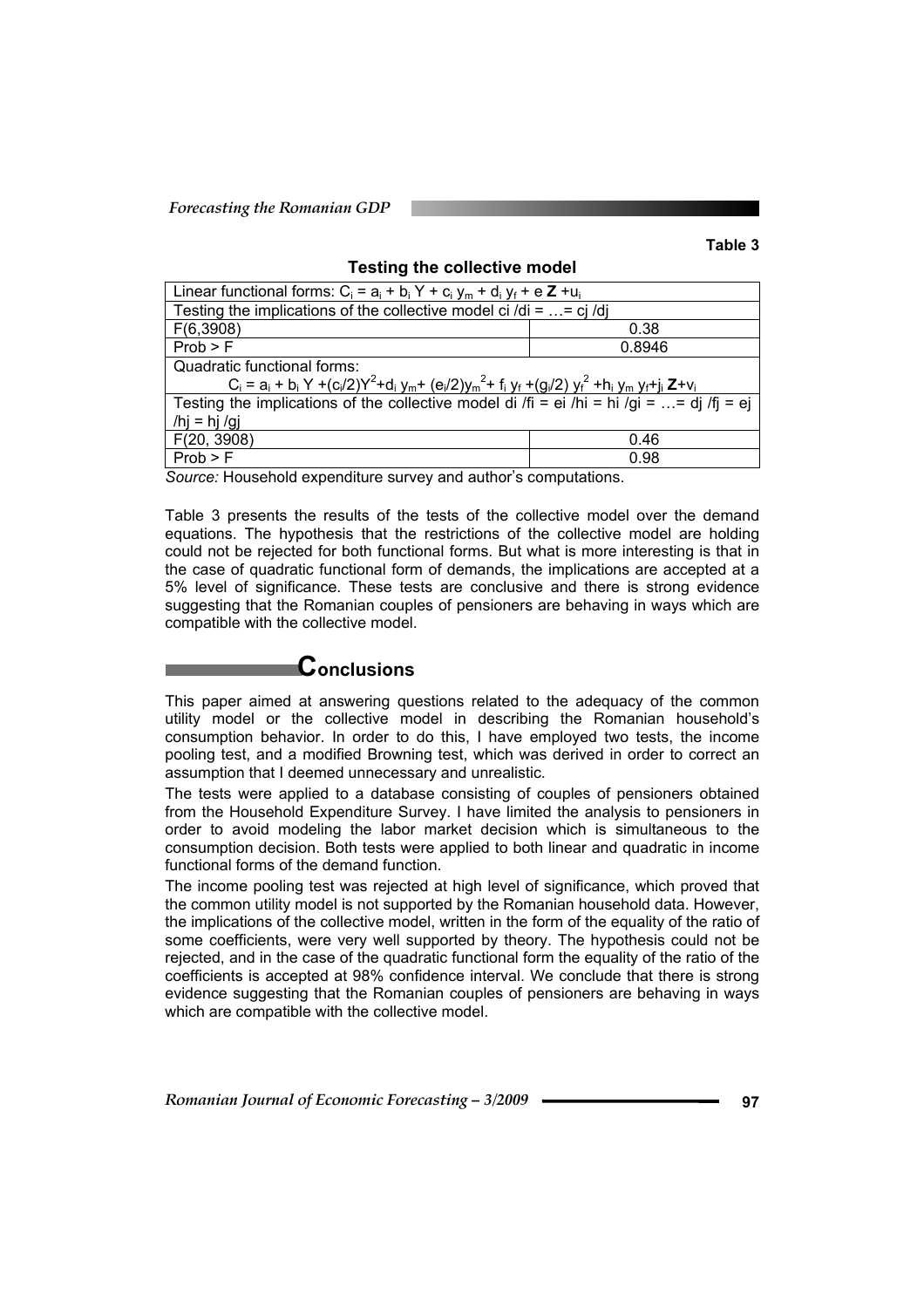*Institute of Economic Forecasting*

### **References**

- Bourguignon F., Chiappori P.A. (1992), "Collective models of household behaviour"*, European Economic Review* 36, pp 355 – 364.
- Bourguignon, F., Browning, M., Chiappori, P.A. (2008), *Efficient intra-household allocations and distribution factors: Implications and identification.*
- Browning M., (1983), "Necessary and sufficient conditions for conditional cost functions"*, Econometrica,* 51: 851 - 856.
- Browning M., Bourguignon F., Chiappori P.A.& Lechene V. (1993), "Intra household allocation of consumption: A model and some evidence from French data", *Annales d'Economie et de Statistique,* 29: 137 – 156.
- Browning M., Bourguignon F., Chiappori P.A. & Lechene V. (1994), "Incomes and outcomes: a structural model of intra-household allocation", *Journal of Political Economy,* 102:1067 - 1096.
- Browning M., Chiappori P.A. (1998), "Efficient Intra-Household Allocation: A General Characterization and Empirical Test"*, Econometrica,* 66: 1241 – 1278.
- Browning M., Meghir C. (1991), "The Effects of Male and Female Labour Supply on Commodity Demands"*, Econometrica,* 59: 925-51.
- Chiappori P.A. (1988a), "Rational household labour supply", *Econometrica* 56, pp.63- 90.
- Chiappori P.A. (1991), "Nash-bargained household decision: A rejoinder", *International Economic Review,* 32: 761-162.
- Chiappori P.A. (1992), "Collective labor supply and welfare", *Journal of Political Economy,* 100: 437 – 467.
- Dobrescu, E. (2005), *Macromodel of the Romanian Market Economy***,** working paper http://www.cnp.ro/ro/modelare.
- Dobrescu Emilian, *Macromodels of the Romanian Market Economy*, Editura Economică, Bucharest 2006.
- Davis J. (1994), "Sex sharing and the distribution of income", *Journal of Social Policy* , 23: 301-40.
- Deaton A.S., Muellbauer J. (1980), *Economics and Consumer Behaviour,* Cambridge: Cambridge University Press.
- Deaton A.S. (1981), "Theoretical and Empirical Approaches to Consumer Demand Under Rationing", in *Essays in the Theory and Measurement of Consumer Behaviour,* ed by A.S. Deaton. Cambridge: Cambridge University Press.
- **98** *Romanian Journal of Economic Forecasting 3/2009*